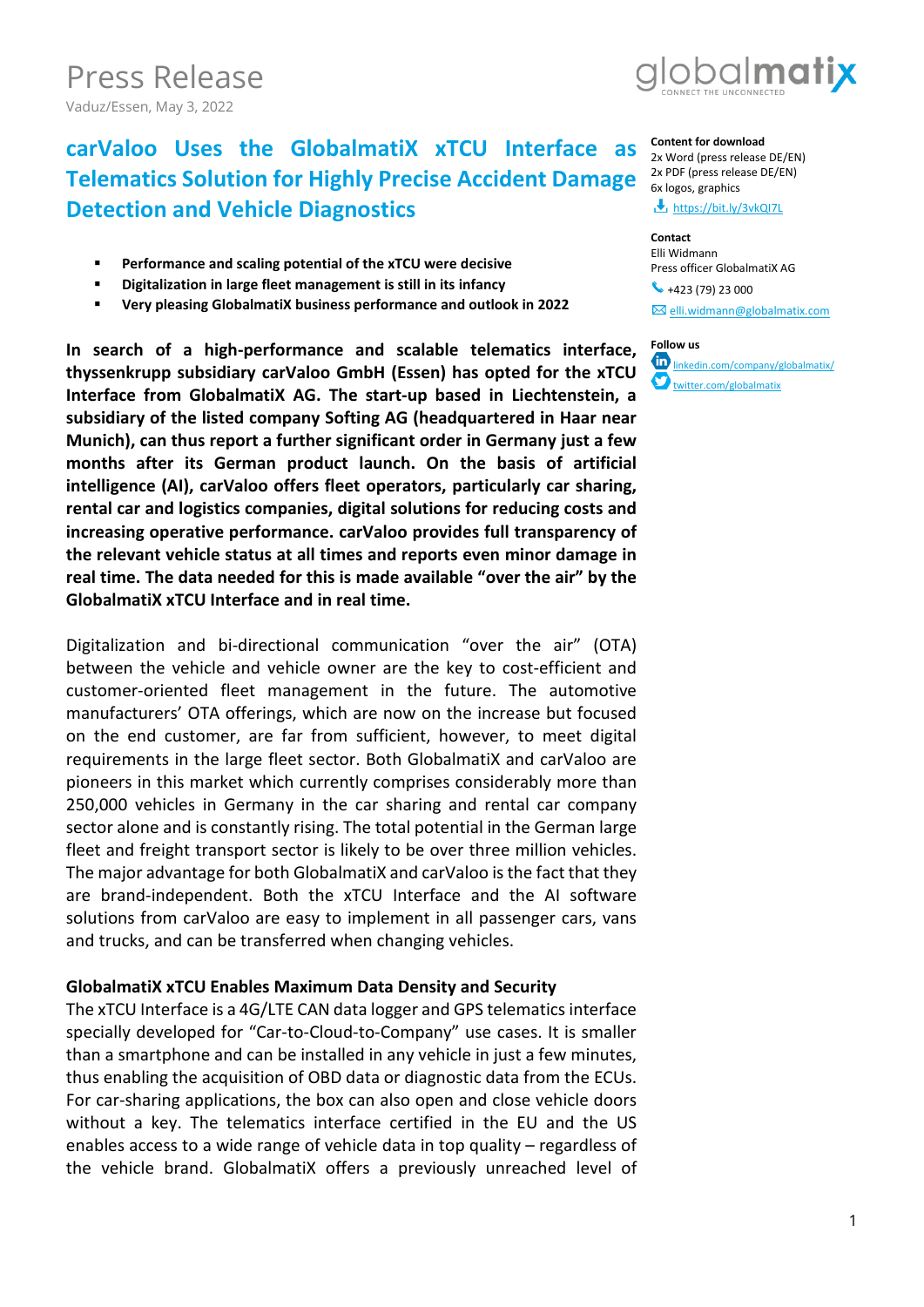

security against unauthorized access by third parties with its innovative, patented encryption technology and proprietary 4G/LTE wireless network.

In other words, a single GlobalmatiX xTCU can acquire and analyze virtually all data measured by vehicle ECUs, supplemented by state-of-the-art acceleration sensors and GPS tracking, and transmit the information to the vehicle operator "over the air" almost in real time. A qualified analysis of vehicle data, events and changes to the ideal state is possible with the help of artificial intelligence in the Big Data Cloud. This analysis can be sent to vehicle management  $-$  in as detailed a form as the fleet operator desires.

### **carValoo Offers Maximum Transparency on the Relevant Vehicle Status**

The basis of the carValoo offer is its cloud-based IOT platform. This is where the vehicle data transmitted by the GlobalmatiX xTCU Interface is acquired and transformed into customer-relevant information with the help of AI algorithms trained over years. These are made available to fleet management via WebApp Frontend and diverse APIs. carValoo thus offers maximum transparency of the respective technical condition of a vehicle. This is not, however, limited to remote diagnostics and location determination; it also includes, for example, the detection of damage of all shapes and sizes as well as operation-critical events in real time.

Particularly in cost-intensive claims management, which today is still essentially based on the expertise of an assessor, digitalization will generate enormous change. With the help of the data provided by the xTCU, the AI-based carValoo software not only detects major damage, but also minor damage such as scratches and bumps, which in most cases go unnoticed in a fast-paced environment with a frequent change of drivers. Fleet management receives a report about the damage in real time, including all relevant information on the vehicle, place, time, intensity and position of the damage, and can thus initiate all the necessary steps immediately.

## **Statements on the Collaboration**

**Alois Widmann, Founder and CEO of GlobalmatiX AG:** "Our xTCU Interface is an interface with 1,001 possible applications which can be configured over-the-air depending on the needs and fleet vehicle, and which automatically adapts to the particular car model. The collaboration with carValoo is the next step into the German and international large fleet market which comprises several millions of vehicles."

**Tom Althoff, Managing Director of carValoo GmbH:** "We found the GlobalmatiX xTCU Interface compelling in several areas: Just one box for all application areas, the enormous volume in the areas data acquisition and transmission, the high level of data security and the future potential of being able to implement further innovative software solutions at any time. Because the digitalization of fleet management is still in its infancy."

# **Very Promising Start for GlobalmatiX in Germany**

After the product launch of xTCU in October 2021, GlobalmatiX AG has concluded four major contracts in just four months in Germany, Austria and Switzerland with MSS Holding AG / Enterprise Switzerland, Mosolf SE, carValoo GmbH and Roadsurfer GmbH. These are expected to generate a mid-7-digit sales volume in 2022.